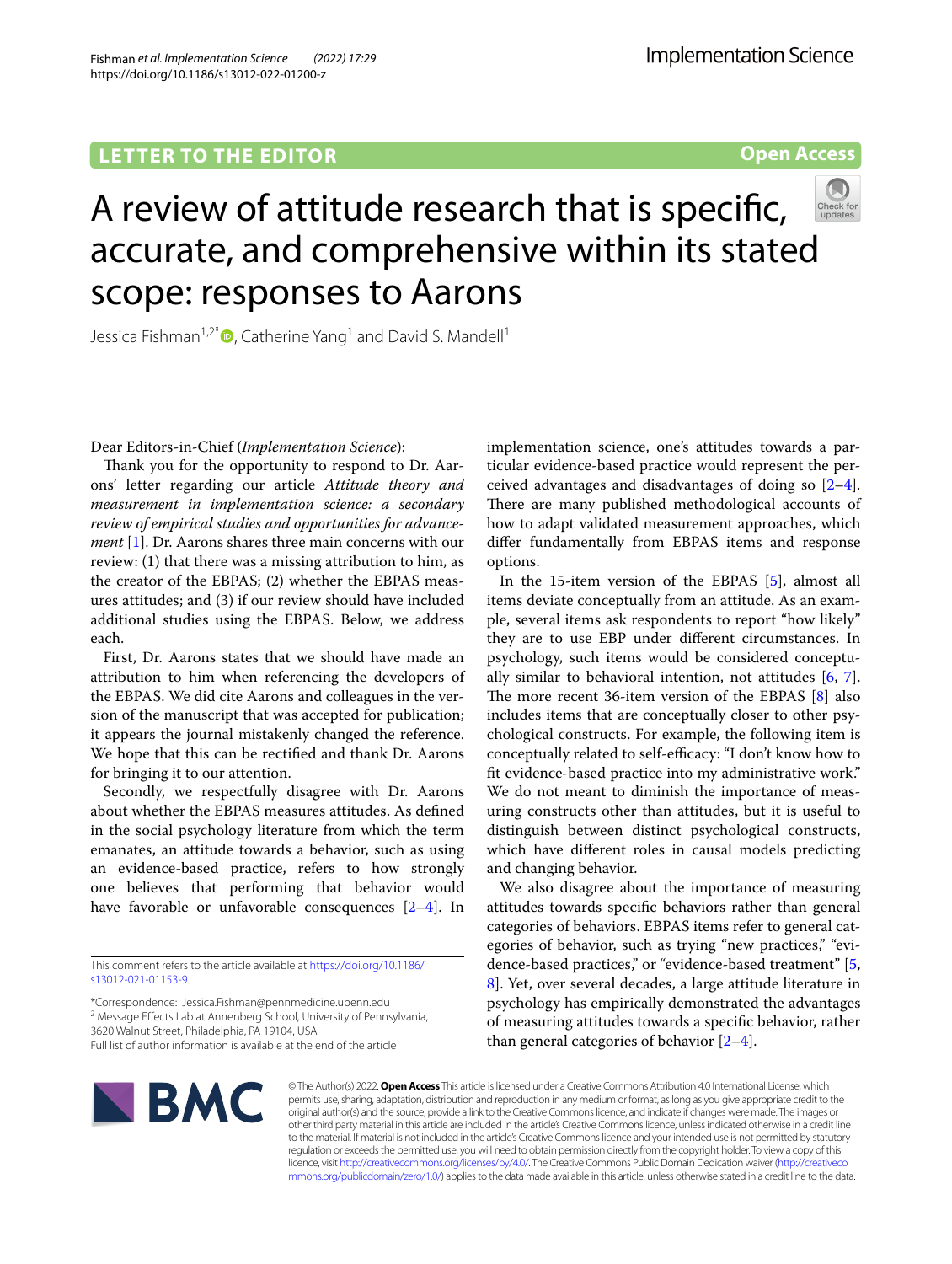Consistent with the results from psychology, the implementation science literature has started to document how practitioners' attitudes can vary greatly among evidence-based practices  $[9-12]$  $[9-12]$  $[9-12]$ . For example, we have found that therapists' attitudes vary towards diferent components of cognitive-behavioral therapy [\[10](#page-2-7)]. Given this variability, a measure of attitudes towards "evidencebased practice" or even "cognitive behavioral therapy" would sacrifce psychometric performance, including predictive validity [\[9–](#page-2-5)[12\]](#page-2-6). Depending on the specifc evidence-based practice, other psychological variables also can vary  $[9-12]$  $[9-12]$  $[9-12]$ .

A related concern is that practitioners often lack familiarity with the phrase "evidence-based practice," as Dr. Aarons and colleagues have acknowledged [[5,](#page-2-1) [8\]](#page-2-4). The EBPAS directions state that "evidence-based practice" refers to any intervention that is supported by "empirical research," but as Dr. Aarons and colleagues acknowledge, practitioners may still be confused, due to a lack of knowledge [\[5](#page-2-1), [8\]](#page-2-4). For example, Aarons wrote, "Familiarity with the term 'evidence-based practice' among program managers was low" [[5\]](#page-2-1). He added that respondents had "only a low level of familiarity with even the terminology of EBP," including the descriptor "empirically supported treatment" [\[5\]](#page-2-1). Additionally, practitioners may not know which practices have been designated as "evidencebased," "research-based," or "empirically supported." Depending on one's knowledge, responses to the EBPAS may difer, which is problematic if the goal is to measure attitudes.

Finally, Dr. Aarons points out that we did not include many studies that use the EBPAS. The EBPAS was featured only briefy in our review because our review was not focused on the EBPAS. Dr. Aarons suggests that our study selection was biased. We are surprised by this concern because we explicitly stated the inclusion and exclusion criteria, which relied on a rigorous, systematic review (authored by Aarons and colleagues [\[13\]](#page-2-8)), and we adhered to the criteria.

We agree with Dr. Aarons that future reviews could change the inclusion criteria and generate a diferent sample of studies. Indeed, in our review [[1](#page-1-0)], we called for this additional research, and we welcome the replication with a diferent sample. Dr. Aarons correctly notes that there are thousands of articles that could be reviewed if diferent inclusion criteria were used. He suggests that the studies we reviewed are not representative of all implementation studies that are concerned with attitudes. Since we lack reviews of how these other implementation studies defne or measure attitudes, whether our results are representative is an open question.

Implementation science has been described as "somewhat elusive" because it has not yet developed distinct

ceptual ambiguity and suggests that a defnition of attitudes (from psychology) could be useful for implementation research [[1\]](#page-1-0). Our review also provides specifc examples of how implementation scientists measure attitudes in ways that difer from each other and from validated approaches used in social psychology. As implementation science strives to develop standardized measurement approaches, some of the rigorously developed methods from social psychology could offer valuable scientifc opportunities.

## **Acknowledgements**

Not applicable.

# **Authors' contributions**

JF composed the frst draft. DM and CY edited the draft. All authors approved it for submission.

## **Authors' information**

During post-doctoral studies, JF collaborated with Martin Fishbein, PhD, an architect of the Theory of Planned Behavior (and other causal models) who is credited with revolutionizing attitude theory and methods. She has also been mentored by Dr. Fishbein and some of his students, such as Icek Ajzen (who Aarons references). The journal requests this information because it "may aid the reader's interpretation" of the article and the authors' qualifcations.

# **Funding**

Sources of support include NIMH P50 and Annenberg School's Message Efects Lab. None of the funding sources played a role in the design of the study; the collection, analysis, or interpretation of the data; or the manuscript writing.

#### **Availability of data and materials**

The data generated or analyzed for the review are included in Fishman, J., Yang, C. & Mandell, D. Attitude theory and measurement in implementation science: a secondary review of empirical studies and opportunities for advancement. *Implementation Sci* 16, 87 (2021).

# **Declarations**

## **Ethics approval and consent to participate**

The need for approval was waived.

# **Consent for publication**

Not applicable.

## **Competing interests**

The authors declare that they have no competing interests.

#### **Author details**

<sup>1</sup> Perelman School of Medicine, University of Pennsylvania, 3535 Market Street, Philadelphia, PA 19104, USA. <sup>2</sup> Message Effects Lab at Annenberg School, University of Pennsylvania, 3620 Walnut Street, Philadelphia, PA 19104, USA.

# Received: 22 March 2022 Accepted: 23 March 2022 Published online: 10 May 2022

# **References**

- <span id="page-1-0"></span>1. Fishman J, Yang C, Mandell D. Attitude theory and measurement in implementation science: a secondary review of empirical studies and opportunities for advancement. Implementation Sci. 2021;16:87.
- <span id="page-1-1"></span>2. Albarracin D, Johnson B, Zanna M. Handbook of attitudes. Mahwah: Erlbaum; 2005.